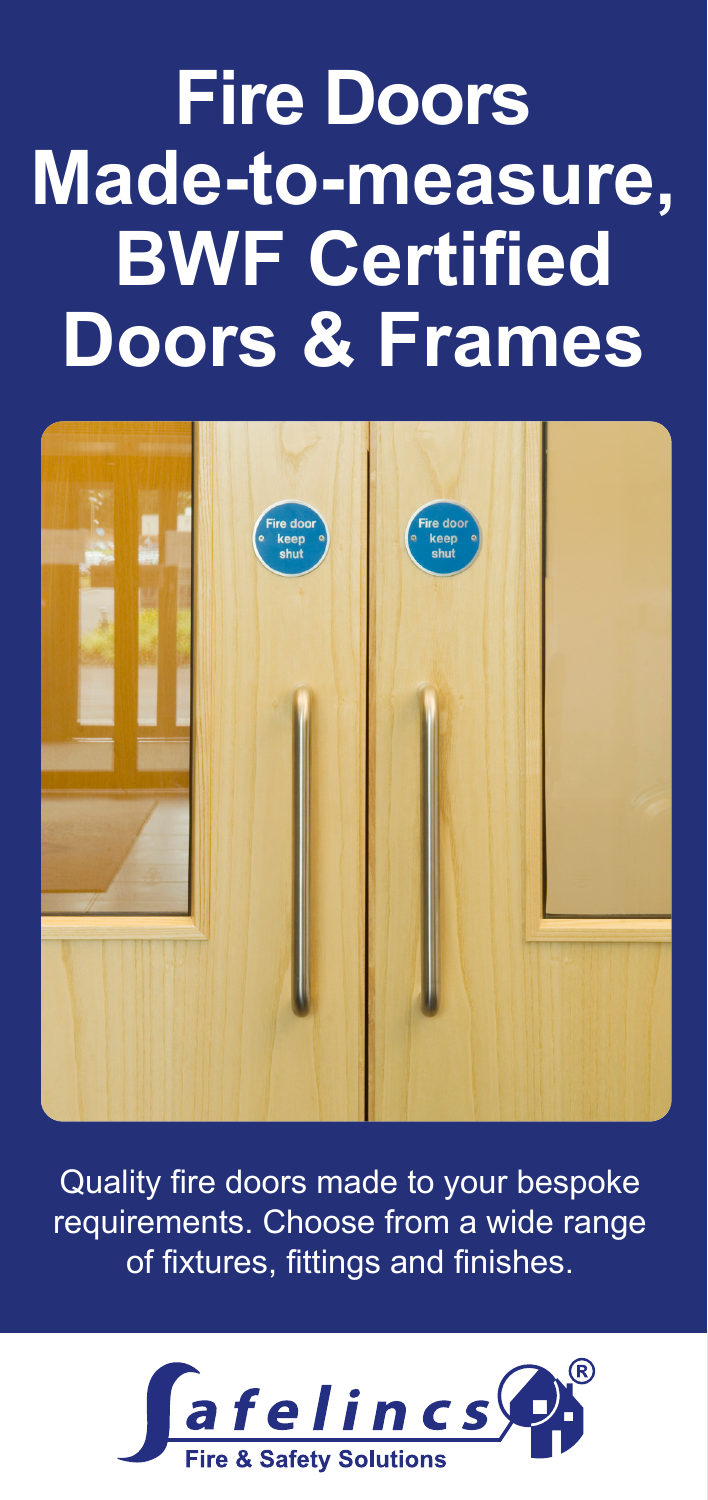## **Custom Fire Doors - Made in the UK to your Specifications**

Our [fire doors a](https://www.safelincs.co.uk/30-and-60-minute-fire-doors-fd30-fd60/)re custom made in the UK by our BWF certified manufacturing partners. Select a standard size door or enter custom measurements and choose from a wide range of fixtures and finishes to suit your requirements.



### **Easy Online Ordering with Instant Pricing**

Our [online fire door configurator](https://www.safelincs.co.uk/custom-30-and-60-minute-fire-doors-fd30-fd60/) is easy to use and allows you to get instant pricing as you 'build' your fire door. Add and remove options as desired, enter custom measurements if required and order instantly when you are happy with your choices.

If you would rather speak to one of our friendly advisors on **0800 978 8212**, our fire door team are always happy to assist you with your query.

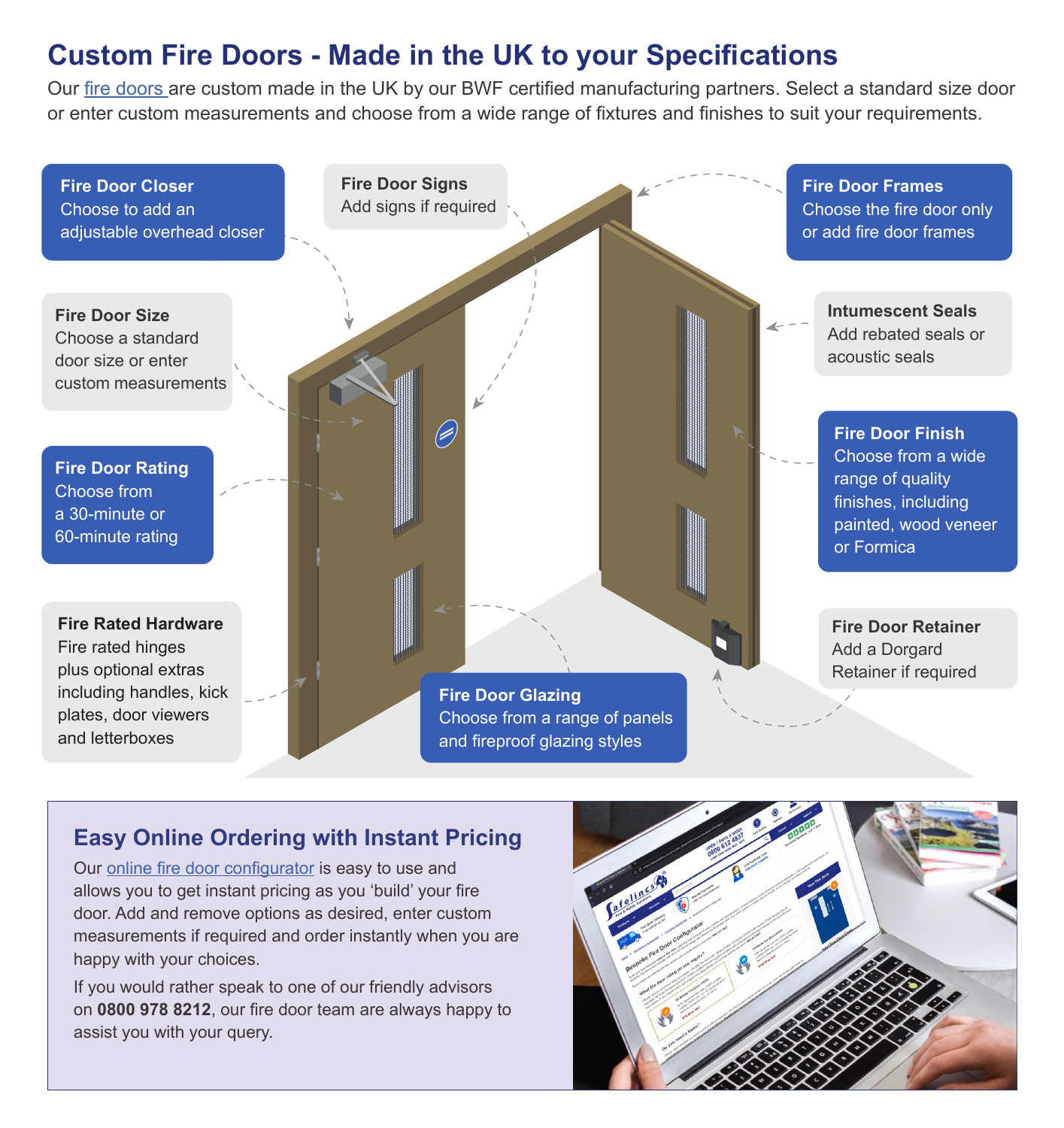# **Quality Fire Doors that are Manufactured in the UK**

When you order a fire door from Safelincs, you can be assured of quality and integrity.

- UK manufacturing partners
- BWF Certified Fire Door Alliance Scheme
- Quality materials and production
- Supplied with relevant certificates and markings (pictured below)



# **Upfront, Honest Pricing with No Hidden Extras**

Order fire doors online using our custom fire door configurator to see instant pricing. Alternatively our fire door team can provide a free, no-obligation quote at your request. Our one-off UK delivery charge is fixed irrespective of the number of doors you order.



## **Fire Door Services**

We can support you with new or existing fire doors with our range of services. All of our [fire door services](https://www.safelincs.co.uk/fire-door-services/) are carried out by qualified surveyors or engineers. We offer a nationwide service and can visit your site anywhere in the UK.



#### **Fire Door Inspection**

If you are unsure about whether your existing fire doors are fit for purpose and meet current regulations, our inspectors can assess your doors and make recommendations. They will compile a full report detailing any non-compliant fire doors.

#### **Fire Door Installation**

Our team of qualified engineers can install fire doors purchased from us or from other manufacturers.

#### **Fire Door Measuring**

If you require new or replacement fire doors, our surveyors can measure, specify and quote for fire doors so you can be assured your new doors meet current regulations.

#### **Fire Door Remedial Work**

Your fire doors may require work to update them in line with current standards. After a fire door inspection, our engineers can undertake repair work on your existing doors if required. This can often be a cost-effective solution.

## **Visit safelincs.co.uk for upfront pricing**

Alternatively, get in touch with our knowledgeable fire door team at firedoors@safelincs.co.uk or call 0800 978 8212.